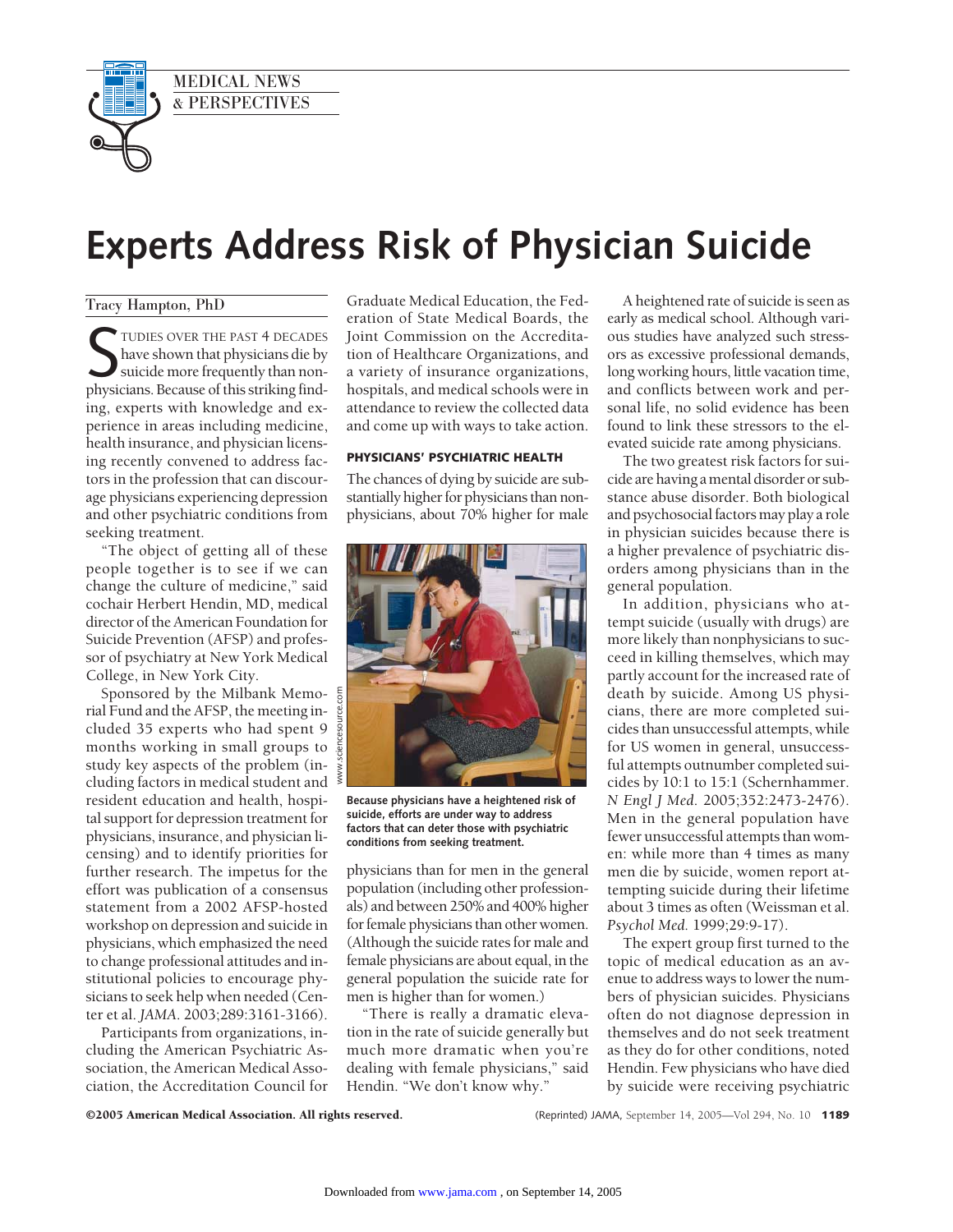#### **Mental Illness and Suicide Resources**

Information about mental illness, suicide, and suicide prevention is available from a number of organizations.

• The National Mental Health Association (http://www.nmha.org/index.cfm). This nonprofit organization addresses all aspects of mental health and mental illness, including advocacy, education, research and service.

• The National Institute of Mental Health (http://www.nimh.nih.gov/). The mission of this government agency for research on mental and behavioral disorders, part of the National Institutes of Health, is to reduce the burden of mental illness and behavioral disorders through research on mind, brain, and behavior.

• The American Psychiatric Association (http://www.psych.org/). This a medical specialty society that works to ensure humane care and effective treatment for all persons with mental disorders. Links to topics relating to physician suicide are provided.

• The American Foundation for Suicide Prevention (http://www.afsp.org/). This nonprofit organization funds research, develops prevention initiatives, and offers educational programs and conferences for friends and family of individuals who died by suicide, mental health professionals, physicians, and the public.

• The American Association of Suicidology (http://www.suicidology.org/). This nonprofit organization promotes research, public awareness programs, and education about suicide.

• The Bazelon Center for Mental Health Law (http://www.bazelon.org/). This national legal advocate for individuals with mental disabilities works to advance and preserve the rights of individuals with mental illnesses and developmental disabilities.

treatment just prior to their death. In addition, studies have found that physicians do not adequately detect or treat 40% to 60% of patients with depression. Therefore, physicians may need to do a better job of knowing and looking for the signs of depression in their patients and in themselves.

Recommendations by the group included providing material on physician depression and suicide in medical school lectures and integrating education about depression and its impact on other medical conditions into the medical school curriculum. Focusing on medical students and residents makes sense, explained Hendin, because "it's easier to change people's habits while they're still learning."

Another factor the group addressed is the mental health care that physicians receive, beginning in medical school and residency. In a study of nearly 200 medical students, only 22% of those who had screened positive for depression used mental health services (Givens and Tjia. *Acad Med*. 2002;77:918- 921). The most frequently cited barriers

to treatment were lack of time (48%), lack of confidentiality (37%), stigma (30%), cost (28%), fear of documentation on academic record (24%), and fear of unwanted intervention (26%). Some medical centers have made arrangements with insurance companies so that medical students can receive psychiatric care with a copay, but that is the exception rather than the rule, said Hendin. Once out of medical school, many physicians also lack adequate health care. In a cohort study of more than 900 physicians, 35% had no regular source of health care, a situation which is associated with less use of preventive medical services (Gross et al. *Arch Intern Med.* 2000;160:3209-3214).

### **OTHER BARRIERS**

Other factors considered by the group, including practices by state licensing boards, insurance concerns, and hospital policies toward physicians, can create additional barriers to better mental health for physicians. In some states, for example, licensing boards conduct investigations if physicians seek psychi-

atric treatment, a process that can lead to sanctioning regardless of whether there is any evidence of impaired functioning. In addition, although the extent of the problem is not known, physicians with depression must deal with insurance concerns, including issues of malpractice and disability insurance, if a history of depression is revealed.

"Physicians don't go for treatment because they're afraid of all kinds of consequences, even if they're aware that they're depressed," said Hendin.

Hospital policies to protect patients also may discourage physicians from seeking help by inappropriately identifying impaired physicians, focusing on psychiatric diagnoses and not capability. Thus, physicians may try to hide their condition to protect their careers.

"But physicians who are depressed who are functioning fine with their patients are going to be a danger if somebody *doesn't* help them get treatment," said Hendin.

Deficiencies in research on physician suicide also should be addressed, the group said, including a paucity of data on depression and suicide rates, such as incidence among physicians and other professionals. Unlike some European countries, the United States does not compile current statistics on the number of individuals in various professions who had particular medical conditions in any given year. Such data would be extremely valuable, said Hendin.

"You need to know about peoples' occupation in terms of disease, not just for suicide but for a lot of other things," he noted. The mental and physical aspects of an individual's work environment can have an impact on health and play a role in the development of a variety of medical conditions.

#### **STEPS TO PREVENTION**

In moving forward, the group identified several important measures to address the issue of physician suicide:

• Hospitals and medical centers should be convinced to do yearly anonymousscreenings."Evenifnobodyknows the result but the physician, it creates a

**1190** JAMA, September 14, 2005—Vol 294, No. 10 (Reprinted) ©2005 American Medical Association. All rights reserved.